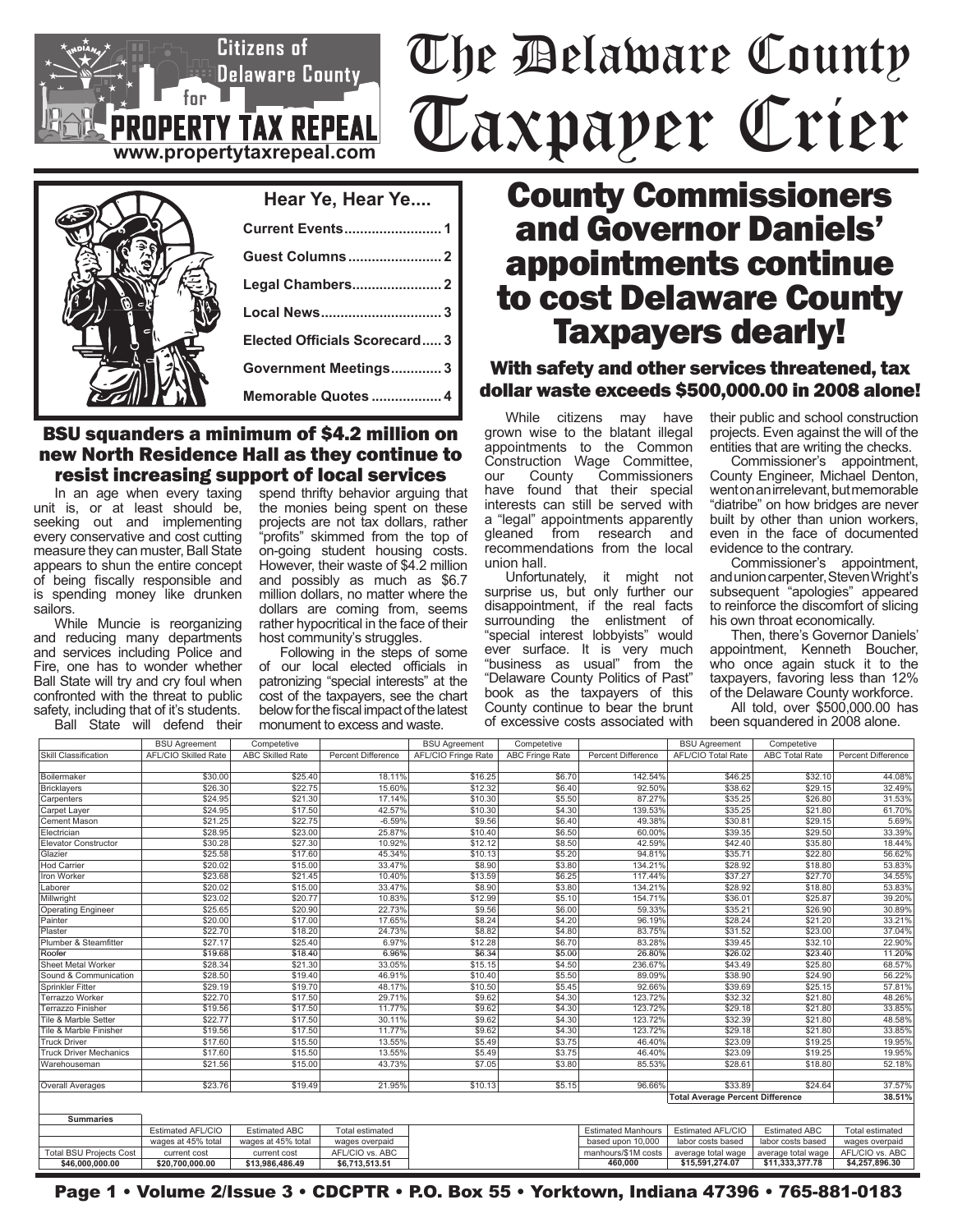# The Delaware County Taxpayer Crier

### **Indy's schools aren't only ones broken Guest Column by: Jeff Abbott**

The hard-hitting series in The Indianapolis Star exposing the problems of the Indianapolis Public Schools (IPS) was thoughtful and poignant. This writer has known the IPS superintendent for over 20 years on a professional and personal basis. He has achieved national distinction and is widely hailed for his many professional accomplishments.

Moreover, Dr. White is a man of great vision, courage, integrity and dedication to children's learning. He has an excellent intellect and outstanding leadership skills. He is surely one of the best leaders of schools in the country.

Despite all these accolades, the Star is right not to expect Dr. White to be the savior of IPS.

Why not? Because the system is broken and in need of repair — not just IPS but the system of public schooling throughout Indiana. It is designed more for adult interests than children's interests. This writer has represented over 60 Indiana public school districts and has seen them from the inside. The same types of problems exposed by the Star could be exposed at nearly every school in Indiana. Our school districts are full of politics,<br>self-dealing and self-interest self-dealing groups with their own agendas. Some even have corruption.

W. Edward Deming, one of the founders of the Quality Movement, once observed that about 94 percent of an organization's problems are due to the design of the system rather than the fault of the workers. Despite this, policymakers continue to denigrate teachers and school building-level leaders by heaping more and more laws and bureaucratic regulations upon them. With this has come the near destruction of teacher and school-leader accountability, responsibility, creativeness and innovation. Policy-makers have reduced teachers and school leaders to compliance officers, their main duty being to enforce compliance with the thousands of laws and regulations that govern public education. It is time that state and federal legislators recognize that teachers and school leaders cannot be regulated into excellence.

Courageous school leaders are all too often quickly devoured by the domineering political system and the interest groups. Even if they succeed in reforming a school district here or there, the changes may be short-lived as interest groups elect new school board members to dismantle the reforms and return the district to status quo ante.

The system of public schooling in Indiana was created by the Legislature over 100 years ago in the horse-and-buggy era. It is past time to redesign that system to meet the needs of students and citizens in the 21st century.

A redesigned Indiana public school system should have these building blocks as its foundation:

•Deregulation of public schools and the dismantling of the educational bureaucracy.

•Creation of an environment where teachers and school leaders are free to practice their profession by focusing on the needs of their clients (the children) and not on politics.

•Personal and group responsibility and accountability for all school staff.

•A compensation system for all school staff that rewards performance excellence rather than mediocrity.

•Free choice of schools for parents.

•A weighted student-funding formula where follows the child.

The Freedom Schools model described in the spring issue of the Indiana Policy Review meets that criteria. Such a model, if adopted by the Indiana General Assembly, could save more than \$50 million. How can that be? As with any bureaucracy, the state education bureaucracy can be substantially reduced by moving from a system that is highly regulated and political to one that is profession-centered. Conversely, as long as the system remains highly regulated by the Legislature and the bureaucracy it has put in place, even the most bureaucratic jobs are necessary. Someone, you see, has to fill out all the paperwork and assure compliance with the plethora of laws and regulations now governing Indiana schools.

This writer has faith in the<br>any dedicated and caring many dedicated and professional educators who toil daily in this broken system. These same professionals, freed from excessive regulation and politics, would be able to improve student academic achievement. Let's give them the opportunity to do so.

*Jeff Abbott, J.D., Ph.D., is an adjunct scholar with the Indiana Policy Review Foundation, a former superintendent of the East Allen County School Corporation and an assistant professor in the Education Department at Indiana University-Purdue University Fort Wayne.*

# **Legal Chambers: MCS indebtedness: Is it a Constitutional violation?**

### **The Indiana Constitution, Article 13 reads.... You be the judge.....**

### **ARTICLE 13. Political and Municipal Corporations Section 1. Debt limitation**

*No political or municipal corporation in this State shall ever become indebted, in any manner or for any purpose, to an amount, in the aggregate, exceeding two per centum on the value of the taxable property within such corporation*, to be ascertained by the last assessment for State and county taxes, previous to the incurring of such indebtedness; *and all bonds or obligations, in excess of such amount, given by such corporations, shall be void*: Provided, That in time of war, foreign invasion, or other great public calamity, on petition of a majority of the property owners in number and value, within the limits of such corporation, the public authorities in their discretion, may incur obligation necessary for the public protection and defense to such amount as may be requested in such petition.

### **Muncie Community Schools total debt is....**

| <b>Muncie Community School District</b><br>Total Assessed Value of Taxable Property \$2,000,000,000.00                                                                      |
|-----------------------------------------------------------------------------------------------------------------------------------------------------------------------------|
| Indiana Article 13 Constitutional<br>2% Cap of Total Assessed Value \$40,000,000.00                                                                                         |
| <b>Outstanding Muncie Community Schools</b><br>Debts (Principle Amounts Due as of July 2008):                                                                               |
| Taxable General Obligation Bonds Series 2004\$4,485,000.00<br>First Mortgage Refunding Bonds Series 2005\$19,815,000.00<br>First Mortgage Bonds Series 2006 \$55,000,000.00 |
| <b>Aggregate (Total Combined) Muncie</b><br>Community Schools Debt (July 2008)\$79,300,000.00                                                                               |
| <b>Muncie Community Schools Debt</b><br>in excess of Indiana Constitutional Cap\$39,300,000.00                                                                              |
| <b>Total Muncie Community Schools Debt</b><br>as a percentage of the Total Assessed Value3.97%                                                                              |

**Now, the question(s) beg.........**

**How does this happen? Who is responsible?**

**Do our State Legislators condone this by turning a "blind eye" while schools exploit "loopholes" in the Law?**

### **What is the recourse? Do we confront this issue in the courts or at the polls?**

Maybe it should be remembered that several of our State Legislators signed on to an amendment that increased ballot referendum thresholds of school and public capital projects. These increases essentially nullified the taxpayer protections initially built into the HB1001 tax legislation.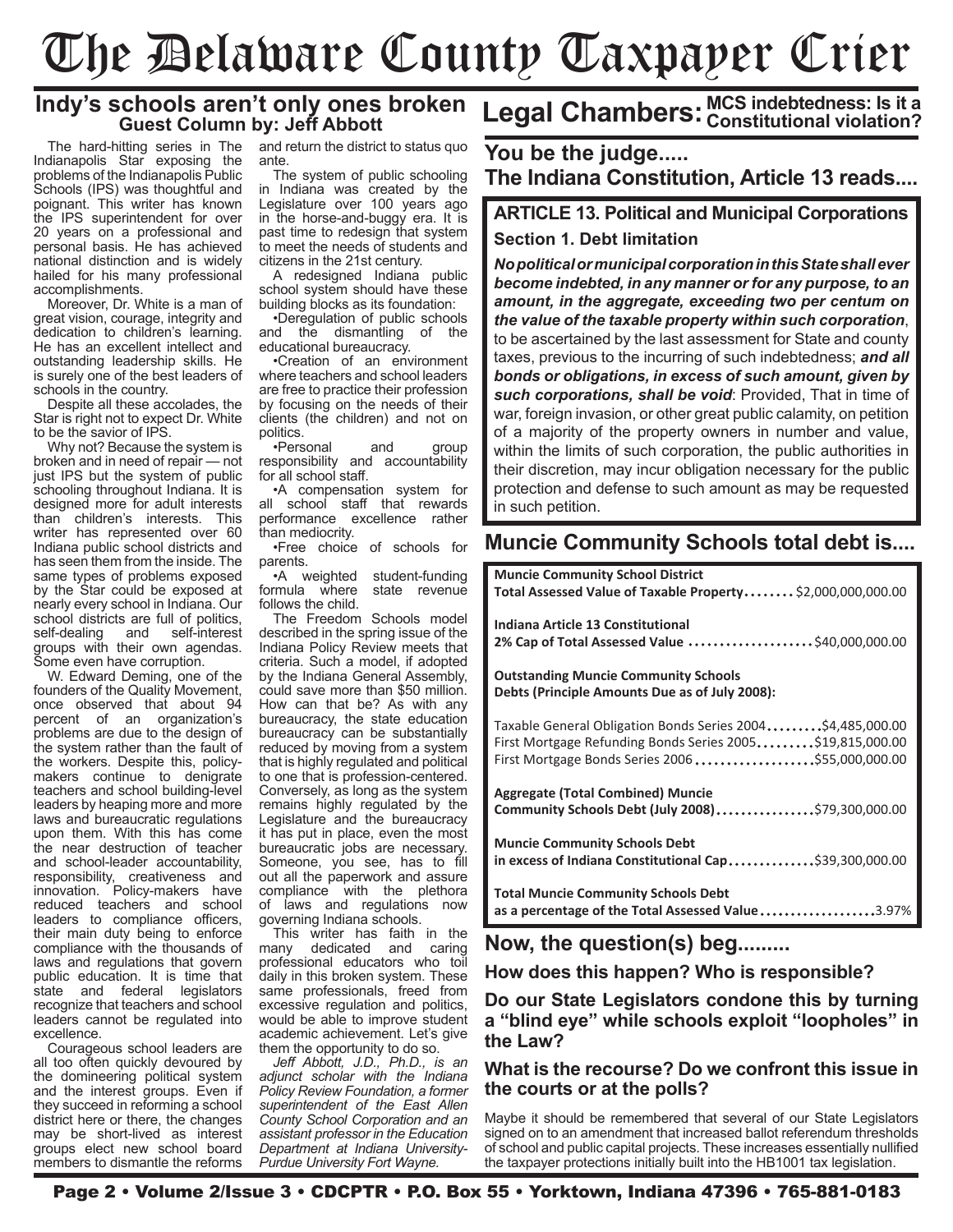# The Delaware County Taxpayer Crier



### **CDCPTR 4-Corners Community Updates well received. Yorktown/Daleville event scheduled on June 28th at Osborn's Country Kitchen.**

The first two CDCPTR Community Updates turned out to great events for local citizens to interact personally with their elected State Legislators and learn some of the details associated with the new property tax legislation, HB1001.

The first event, held on April 26th at Delta High School auditorium, featured Indiana House District 33 Representative Bill Davis who was extremely well prepared as to the most important issues regarding the property tax reform.

The second event was held at the Mill Street Inn in Gaston the following Saturday, May 3rd. The banquet room was packed to capacity as nearly 50 people showed up to hear Indiana House District 35 Representative Jack Lutz speak to his insights of the legislation and answer citizen's questions.

The third event is now on the schedule for June 28th at Osborn Country Kitchen in Yorktown. Currently, both Indiana Senate District 26 Senator Sue Errington as well as Indiana House District 35 Representative Jack Lutz are scheduled to be on hand. CDCPTR will also update you on their efforts and answer questions as well. Hope to see you there!

### **The Citizens of Delaware County for Property Tax Repeal needs your help and support of our many ongoing efforts!**

Obviously, we have a lot of "irons in the fire". With that, we incur routine and sometimes substantial expenses. We have an "Operational Fund" for ongoing expenses such as this newsletter, candidate forums and advertising. We have a "Legal Fund" for litigation efforts to confront and arrest ongoing issues as well as routine legal opinions and advice. Please consider a donation to either one, or both. We have an ongoing need to update our e-mail database for contacting you with important information. Please send us an e-mail through our website. And, we have a need for volunteers to attend government meetings, work the polls and support taxpayer friendly candidates. We NEED YOU! Please consider your support!

## **Important Government Meetings Schedule**

Please plan on attending at least some of these meetings! Cut this schedule out and place it where you can't forget!

Monday, 6/2/08 @ 9:30 am: Del. Co. Commissioners Meeting Commissioners Court, Room 309 County Building, Muncie, IN

Monday, 6/2/08 @ 7:30 pm: Muncie City Council Meeting (Public meetings and special meetings may begin earlier) City Hall Courtroom Muncie City Hall

Tuesday, 6/10/08 @ 6:30 pm: Muncie Schools Board Meeting MCS Administration Building 2501 N. Oakwood Avenue, Muncie, IN

Monday, 6/16/08 @ 6:30 pm: Del. Co. Commissioners Meeting Selma Town Hall Selma, Indiana

Tuesday, 6/24/08 @ 9:00 am: Delaware County Council Meeting Commissioners Court, Room 309 County Building, Muncie, IN

Tuesday, 6/24/08 @ 6:30 pm: Muncie Schools Board Meeting MCS Administration Building 2501 N. Oakwood Avenue, Muncie, IN

Monday, 7/7/08 @ 9:30 am: Del. Co. Commissioners Meeting Commissioners Court, Room 309 County Building, Muncie, IN

Monday, 7/7/08 @ 7:30 pm: Muncie City Council Meeting (Public meetings and special meetings may begin earlier) City Hall Courtroom Muncie City Hall

Tuesday, 7/8/08 @ 6:30 pm: Muncie Schools Board Meeting MCS Administration Building 2501 N. Oakwood Avenue, Muncie, IN

Monday, 7/21/08 @ 9:30 am: Del. Co. Commissioners Meeting Commissioners Court, Room 309 County Building, Muncie, IN

Tuesday, 7/22/08 @ 9:00 am: Delaware County Council Meeting Commissioners Court, Room 309 County Building, Muncie, IN

Tuesday, 7/22/08 @ 6:30 pm: Muncie Schools Board Meeting MCS Administration Building 2501 N. Oakwood Avenue, Muncie, IN

Monday, 8/4/08 @ 9:30 am: Del. Co. Commissioners Meeting Commissioners Court, Room 309 County Building, Muncie, IN

Monday, 8/4/08 @ 7:30 pm: Muncie City Council Meeting (Public meetings and special meetings may begin earlier) City Hall Courtroom Muncie City Hall

Tuesday, 8/12/08 @ 6:30 pm: Muncie Schools Board Meeting MCS Administration Building 2501 N. Oakwood Avenue, Muncie, IN

Monday, 8/18/08 @ 6:30 pm: Del. Co. Commissioners Meeting Yorktown High School Auditorium Yorktown, Indiana

Page 3 • Volume 2/Issue 3 • CDCPTR • P.O. Box 55 • Yorktown, Indiana 47396 • 765-881-0183